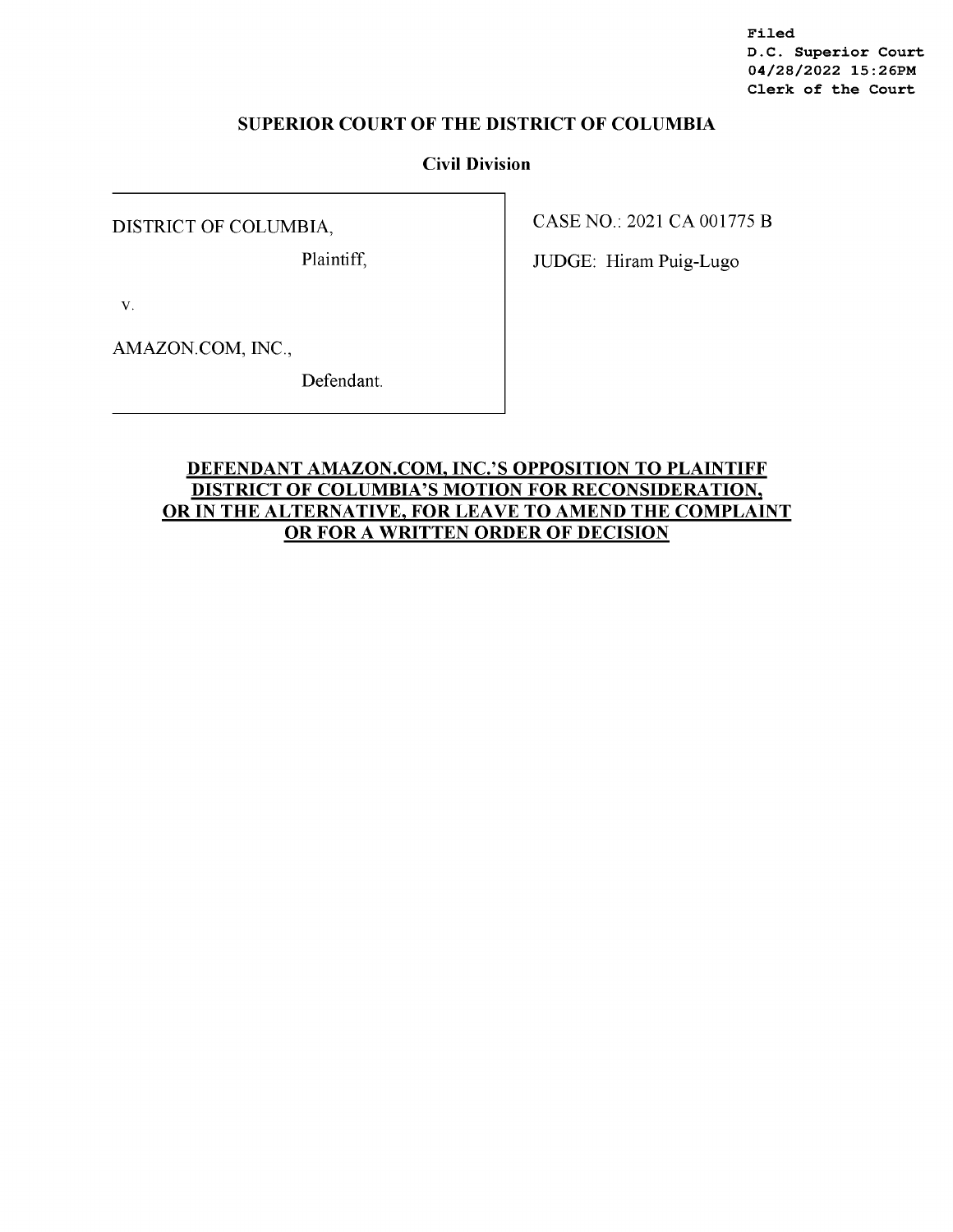# **TABLE OF CONTENTS**

|                | $A_{\cdot}$    |                                                                                                                                                            |  |
|----------------|----------------|------------------------------------------------------------------------------------------------------------------------------------------------------------|--|
|                | $\mathbf{B}$ . |                                                                                                                                                            |  |
|                |                |                                                                                                                                                            |  |
| $\mathbf{I}$ . |                | The District's Motion for Reconsideration Should Be Denied Because the Court's<br>Ruling Was Not Manifest Error and Because the District Raises No New and |  |
|                | $\mathbf{A}$ . |                                                                                                                                                            |  |
|                | B.             |                                                                                                                                                            |  |
|                | $\mathbf{C}$   |                                                                                                                                                            |  |
|                | D.             |                                                                                                                                                            |  |
| $\prod$        |                |                                                                                                                                                            |  |
|                |                |                                                                                                                                                            |  |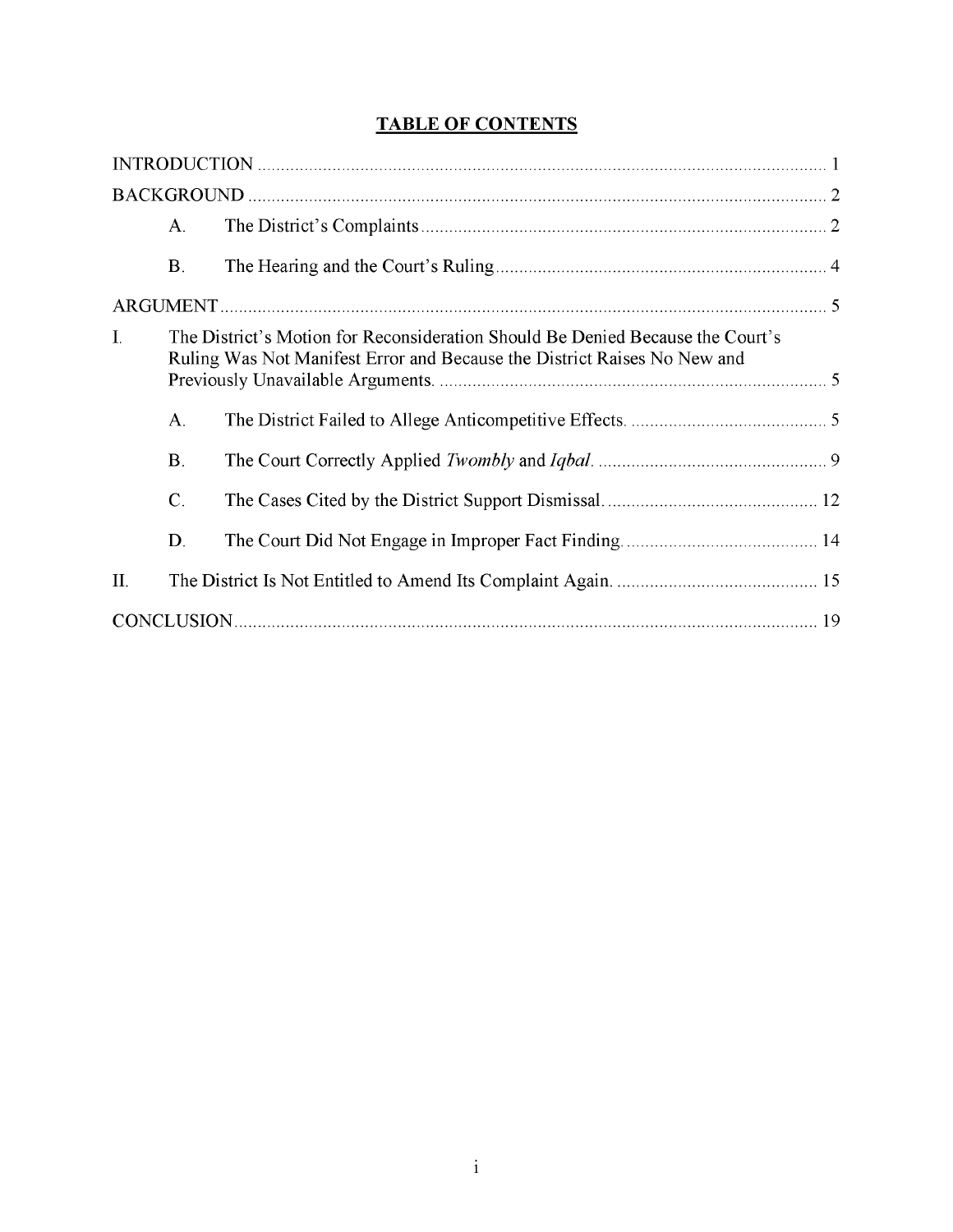#### **INTRODUCTION**

Amazon's pro-consumer policies at issue in the District of Columbia's Amended Complaint are intended to ensure that customers receive competitive prices when shopping in Amazon's store and to prevent egregious practices such as price gouging. The antitrust laws are designed to promote and protect such policies, which are common throughout retail and procompetitive because they allow retailers to offer customers a trusted place to shop. The Court was correct when it dismissed the Amended Complaint for failure to allege facts showing that Amazon's policies have anticompetitive effects. The District's motion for reconsideration should be denied because the District fails to show the "manifest error" required to justify the extraordinary relief that it seeks. Nor does the District present any new facts or evidence that it could not have previously presented. Instead, the District repeats the same arguments it made in opposing Amazon's motion to dismiss, citing the same factually unsupported and implausible conclusions and assertions that the Court has rejected as insufficient to state a claim.

The District's alternative request to amend its complaint for a second time should also be denied because it is procedurally improper and lacks merit. Leave to amend can only be granted if the Court first grants the District's reconsideration motion. Because the District cannot show a basis to grant the motion, there is no operative complaint left to amend, and the District's request to do so must be denied. Regardless, granting the District leave to amend would be futile; the proposed amendments still fail to allege facts linking Amazon's policies to any anticompetitive effects, and the claims fail to state antitrust claims for other, independent reasons as well.

For these reasons, and those discussed below, the District's motion for reconsideration or, alternatively, to amend its complaint for a second time should be denied.<sup>1</sup>

Amazon takes no position on the District's request that the Court enter a written order memorializing its ruling dismissing the District's Amended Complaint.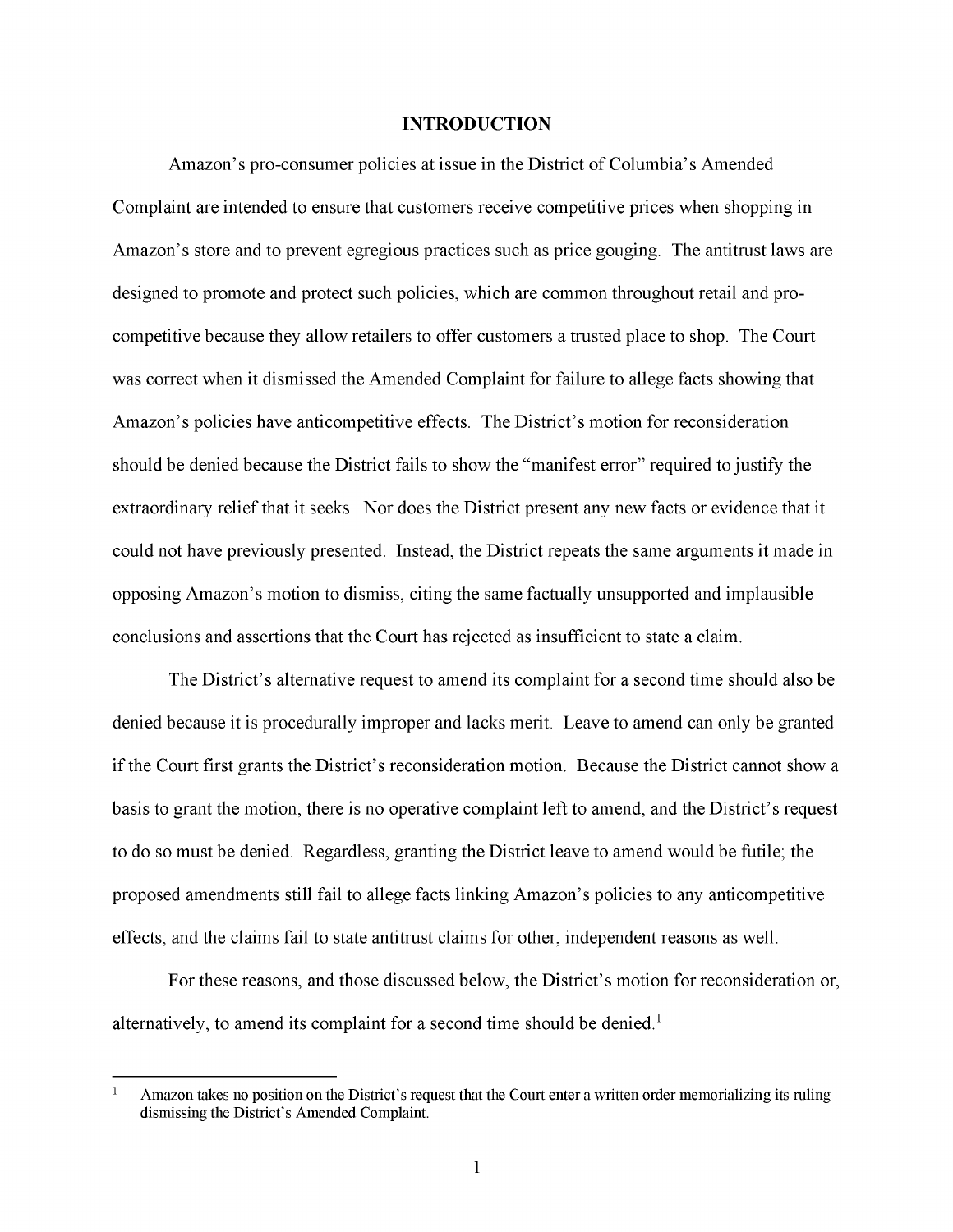#### **BACKGROUND**

#### **A. The District's Complaints**

After skipping an appropriate pre-filing investigation, the District filed its initial Complaint nearly a year ago, challenging two Amazon policies aimed at ensuring that customers receive competitive prices when shopping in Amazon's store. The first, a parity provision that Amazon discontinued in March 2019, required third-party sellers to offer products for sale through Amazon's store at an all-in price and on terms "at least as favorable" as the seller's offers through other sales channels. The second, Amazon's current Fair Pricing Policy, provides that Amazon may choose not to promote products that a third-party seller offers at a price "significantly higher than recent prices offered on or off Amazon."

Amazon moved to dismiss the District's Complaint, arguing that the District's antitrust claims based on Amazon's former parity provision and its Fair Pricing Policy failed as a matter of law on several grounds, including that the Complaint did not plausibly allege that Amazon's policies had an anticompetitive effect that harmed consumers.

In response to Amazon's motion, the District filed an Amended Complaint, in which it again asserted that the former parity provision and Fair Pricing Policy violated the antitrust laws. The District also added a new allegation, challenging as anticompetitive Amazon's margin agreements with its wholesale suppliers which govern the wholesale price that Amazon pays for goods that Amazon offers for retail sale. As in its original Complaint, the District conceded that the terms of the Fair Pricing Policy prohibit sellers only from offering prices on Amazon that are "significantly higher" than recent prices on or off Amazon, and that the former parity provision required terms "at least as favorable to Amazon Site users as the most favorable terms" upon which a product is offered or sold by the third-party seller elsewhere online. Am. Compl. ("AC")  $\mathbb{I}$  20–21. Likewise, the District acknowledged that the margin agreements are triggered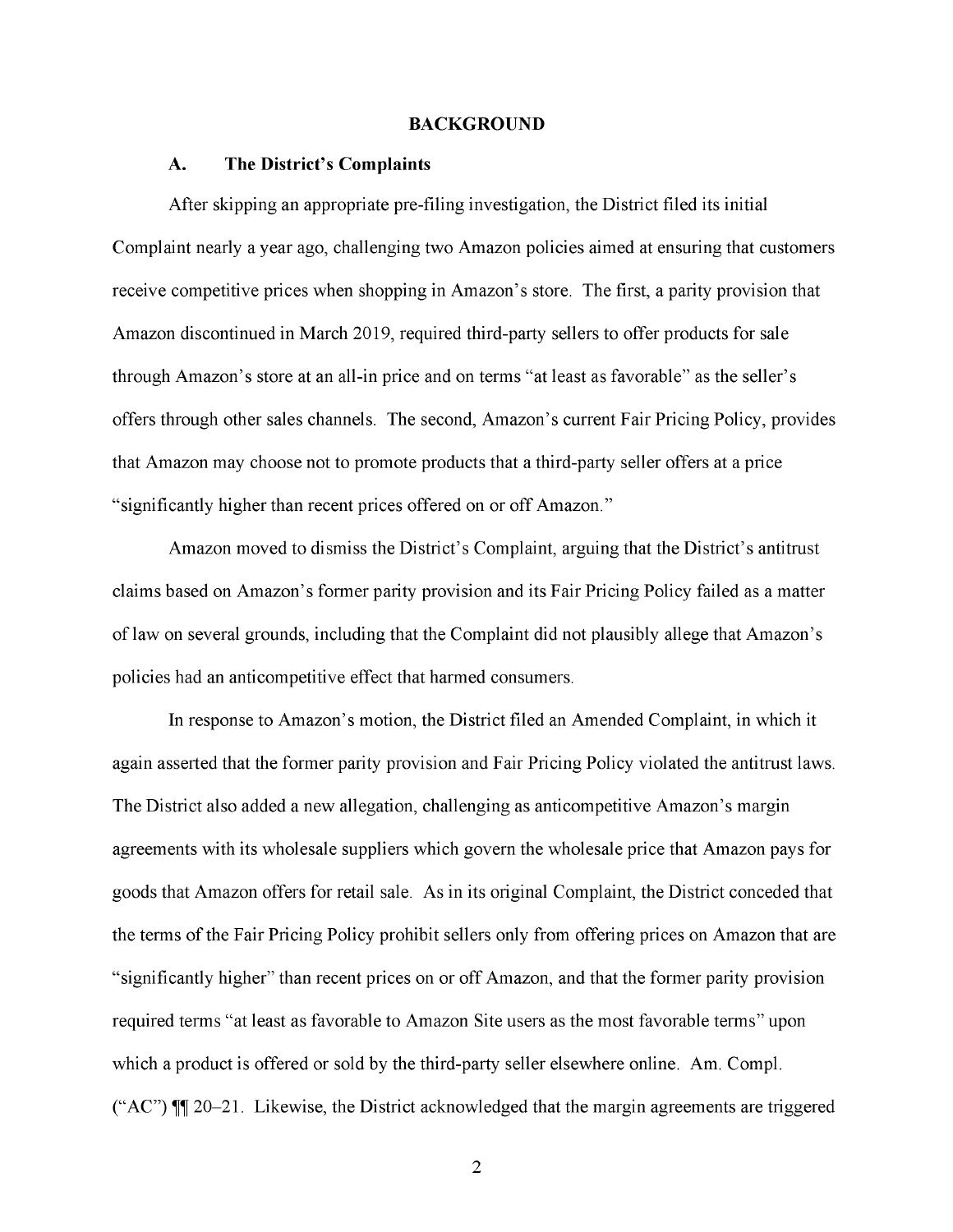only when Amazon *lowers* its prices to consumers: the agreements then allow Amazon to recoup some of the profit margin it loses when offering lower prices to consumers. AC  $\parallel$  81.

Amazon again moved to dismiss on multiple grounds, including that the Amended Complaint still failed to allege facts plausibly showing anticompetitive effects. As Amazon explained, the District's allegations that Amazon's policies create a "price floor" were unsupported and conclusory. Those allegations also conflicted with the terms of the challenged policies. The parity provision did not prohibit sellers from lowering their prices off Amazon; it required that they did not discriminate against Amazon customers, including on the basis of price. The Fair Pricing Policy allows sellers to offer lower prices off Amazon. And the margin agreements are triggered when Amazon lowers—not raises—its retail prices. Amazon's Mot. to Dismiss AC at 17-18. Despite the District's sweeping assertions, the Amended Complaint, like the original Complaint, contained no allegation that any specific product was available at a supra-competitive price in Amazon's store, or in any competing retailer's store, as a result of the parity provision, Fair Pricing Policy, or margin agreements. *Id* at 6-7. And the District's allegations regarding the effect of the margin agreements were implausible for the additional reason that the District failed to plead that any individual wholesale supplier had the market power to require major retail competitors-e.g., Walmart, Costco, and Target-to raise their retail prices or refrain from matching Amazon's prices. *Id* at 6-7, 18.

Rather than seek leave to amend for a second time, the District opted to oppose Amazon's motion to dismiss. But, for all the District's extensive citations to the Amended Complaint (here as well as in its opposition to the motion to dismiss), none of those paragraphs plausibly alleged that Amazon's policies prohibit sellers from lowering their prices off of Amazon or require sellers to raise their prices on Amazon, or shows that Amazon's policies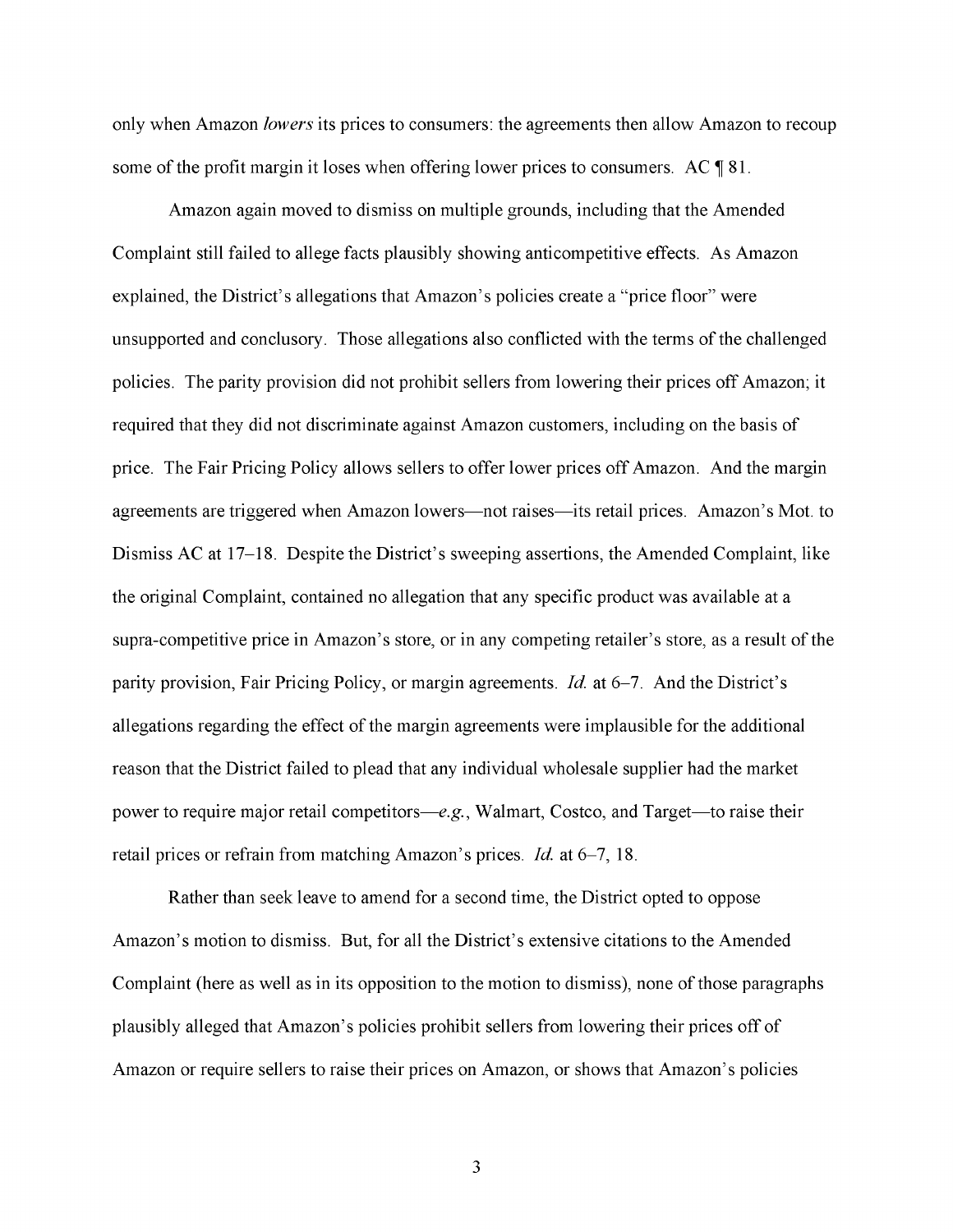exclude rivals or have caused increased consumer prices. And the Amended Complaint, like the District's initial Complaint, identified no product with a supra-competitive price and no competitor that was excluded as a result of the challenged policies.

### **B. The Hearing and the Court's Ruling**

At the hearing on Amazon's motion, the Court carefully and correctly explained the applicable pleading standard and received extensive argument (from multiple lawyers for the District), explaining how, in the District's view, the Amended Complaint plausibly alleged anticompetitive effects.

After considering and addressing the District's arguments, the Court rejected them concluding that the Amended Complaint should be dismissed because it "fails to allege anticompetitive effects from these policies," alleging only "the conclusion that that's happening." Mar. 18, 2022 Hearing Tr. ("Tr.") 41:18-24. The Court observed that the fact (admitted by the District itself) that third-party sellers are free to sell through competing online outlets that "charge lower fees and commissions" shows the presence of "marketplace behavior"-i.e., competition—not its absence. *Id.* at 41:3-17. As a result, the Court concluded that Amazon's "motion to dismiss should be granted," and dismissed the Amended Complaint. *Id* at 41 :23-24.

At no time, either in its briefing in opposition to Amazon's motion, or during the hearing, did the District take the position that any pleading defects could be cured and ask for an opportunity to amend its complaint again; it waited to request leave to amend until after its case was dismissed.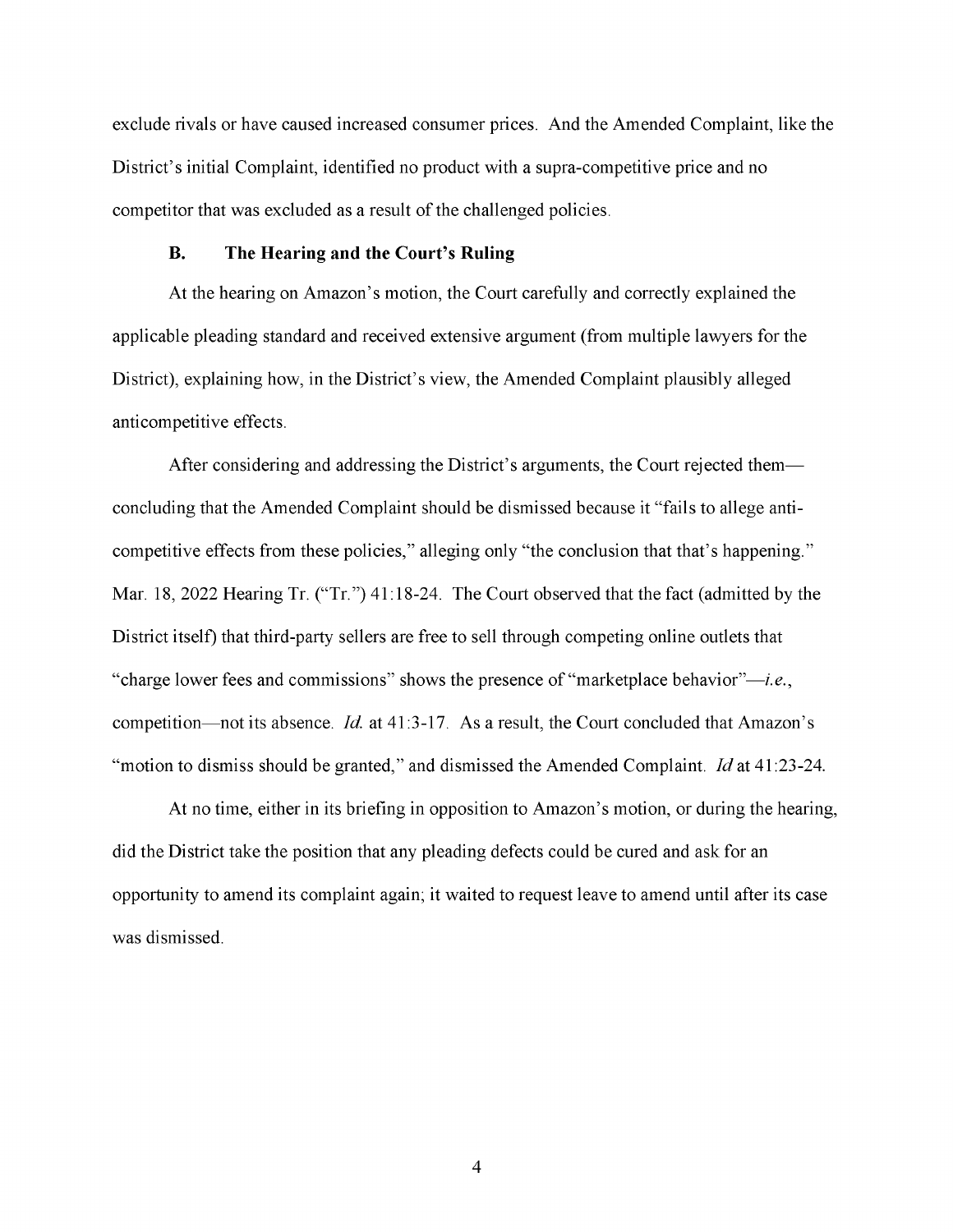### **ARGUMENT**

## **I. The District's Motion for Reconsideration Should Be Denied Because the Court's Ruling Was Not Manifest Error and Because the District Raises No New and Previously Unavailable Arguments.**

A "trial court may grant a Rule  $59(e)$  motion only to correct manifest errors of law or

fact." *Hackman* v. *Goya Foods, Inc.,* 2018 WL 6448569, at \*l (D.C. Super. Dec. 3, 2018)

(quotation marks omitted). Rule 59(e) of the Superior Court Rules is not "designed to enable a

party to complete presenting [its] case after the court has ruled against [it]," nor can a motion for

reconsideration be "used to raise arguments or present evidence that could have been raised prior

to the entry of judgment." *Dist. No. 1--Pac. Coast Dist.* v. *Travelers Cas. & Sur. Co.,* 782 A.2d

269, 278 (D.C. 2001) (brackets in original; quotation marks and internal citations omitted).<sup>2</sup> A

party may not "reargue facts and theories upon which a court has already ruled." *New Yorkv.* 

*United States,* 880 F. Supp. 37, 38 (D.D.C. 1995). The District's motion fails to meet these

standards.

# **A. The District Failed to Allege Anticompetitive Effects.**

Anticompetitive effects are an essential element of each of the District's claims. *In re McCormick & Co., Pepper Prods. Mktg. and Sales Practices Litig.,* 275 F. Supp. 3d 218,225  $(D.D.C. 2017)<sup>3</sup>$  Accordingly, failure to allege anticompetitive effects requires the claims'

 $\sqrt{2}$ Rule 59(e) of the Superior Court Rules mirrors the language of Federal Rule of Civil Procedure 59(e).  $\overline{3}$ While the District contends that its Amended Complaint pleads a *per se* restraint of trade claim obviating the need to establish anticompetitive effects, the District withdrew a *per se* claim in its Amended Complaint. Amazon's Reply to the District's Opp'n to Def.'s Mot. to Dismiss AC at 7-8. But, even were the Court to find that a *per se* claim was still alleged in the Amended Complaint, the presumptive rule is that restraint of trade claims are reviewed under the rule of reason, with the *per se* framework applied only to "certain types of recurring agreements which proved to be so consistently unreasonable that they could be branded illegal *per se," Kruezer* v. *Am. Acad. of Periodontology,* 735 F.2d 1479, 1490 (D.C. Cir. 1984), such as horizontal agreements "to fix prices or allocate markets." *In re: McCormick & Co.,* 217 F. Supp. 3d 124, 135 (D.D.C. 2016). The Court's decision explains that Amazon's policies do not establish a price floor agreement among horizontal competitors to justify *per se* treatment. The District has failed to identify any precedent supporting application of *aper se* framework here. *See* Amazon's Reply to the District's Opp'n to Def.'s Mot. to Dismiss AC at 7-9.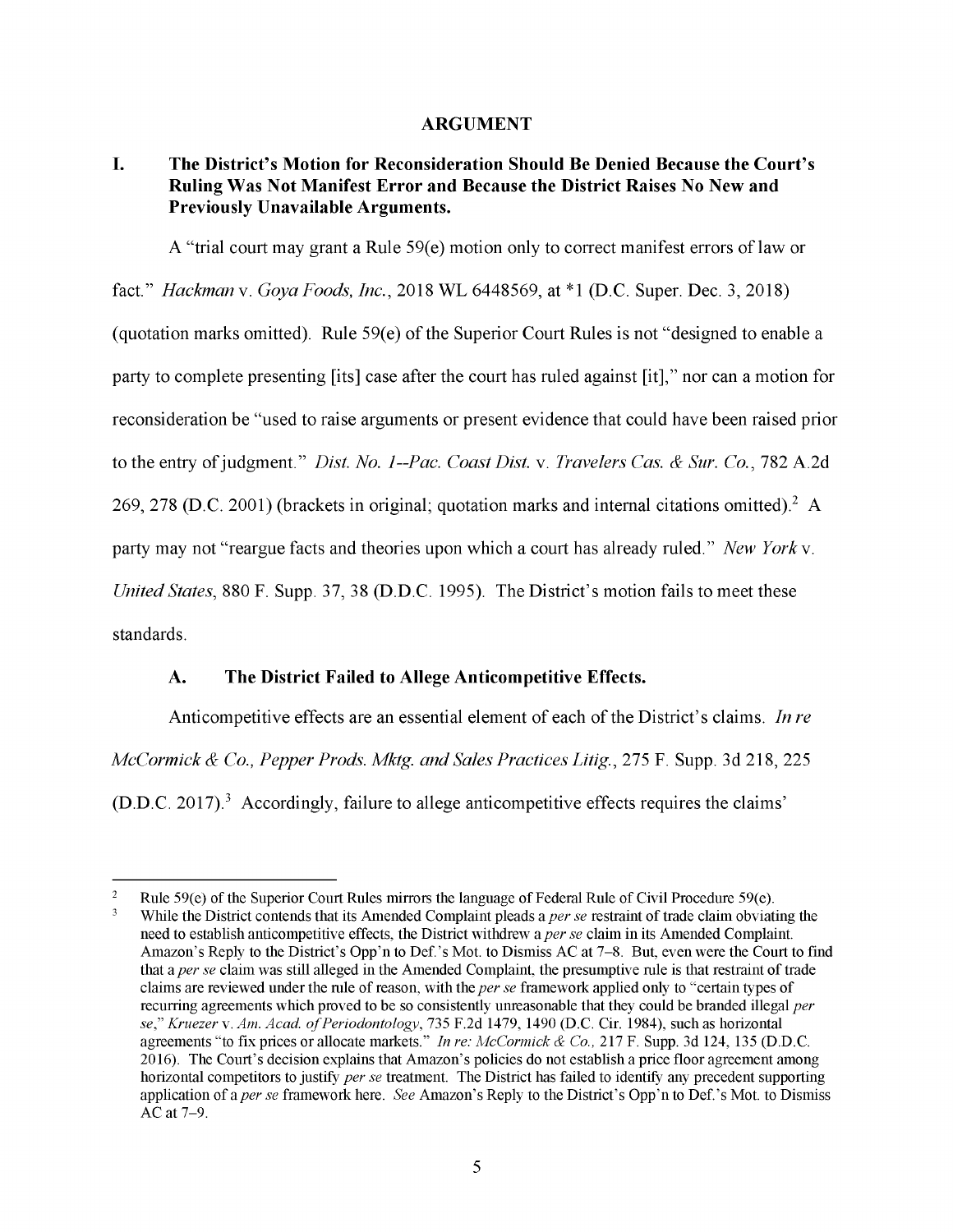dismissal. Pleading anticompetitive effects requires more than "labels and conclusions." *Ashcroft* v. *Iqbal,* 556 U.S. 662, 678 (2009) (quoting *Bell Atlantic Corp.* v. *Twombly,* 550 U.S. 544, 555 (2007)). Bare assertions "devoid of 'further factual enhancement"' are not enough. *Id*  (quoting *Twombly,* 550 U.S. at 557). "Likewise, alleged explanations of anticompetitive effect fail if they 'defly] the basic laws of economics' or ignore obvious realities about competition." *In re McCormick, 275 F.* Supp. 3d at 225 (quoting PSKS, *Inc. v. Leegin Creative Leather Prods., Inc.,* 615 F.3d 412, 419-20 (5th Cir. 2010)). "Determining whether a complaint states a plausible claim for relief will . . be a context-specific task that requires the reviewing court to draw on its judicial experience and common sense." *Igbal*, 556 U.S. at 679.

Based on these standards, courts have dismissed antitrust claims, like those of the District, that are based on "a conclusory allegation that prices have increased." *Spinelli* v. *NFL,*  903 F.3d 185, 212 (2d Cir. 2018); *see also McCormick,* 275 F. Supp. 3d at 225 ("Conclusory allegations of supracompetitive prices are not sufficient."). The District's claims here are premised on a conclusory assertion that Amazon's policies create a "price floor," which supposedly leads to higher prices across every single product sold online to consumers. E.g., AC **16** ("These price restrictions resulted in less competition and innovation among online marketplaces, and higher prices and less choice for consumers."); *see also* AC  $\P\P$  4, 12, 24, 34, 40, 50, 71, 73, 77, 88. But the Amended Complaint contains no facts that plausibly support that assertion. And the facts that are alleged render the District's assertion implausible—including the plain language of the policies, as well as the fact that sellers can and do offer their products through numerous other marketplaces alleged to have lower commissions that compete against Amazon, such as Walmart and eBay.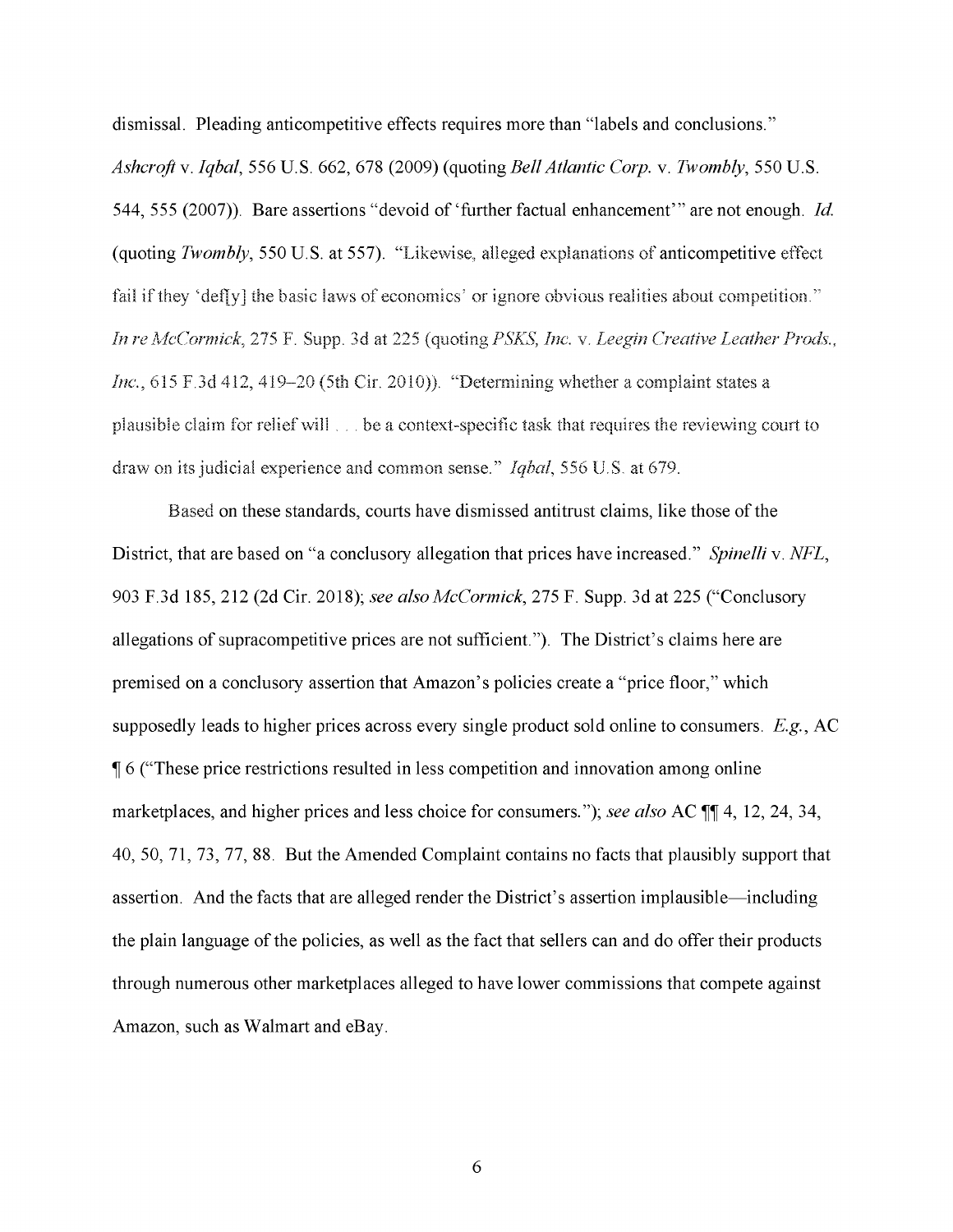The District argues that the Court overlooked allegations of anticompetitive effects. But, in doing so, the District cites the very same allegations the Court already considered and found lacking. *Compare District's Opp.* to Mot. to Dismiss at 16 (citing AC  $\P$  10, 11, 34, 62, 64, 71, 73-74, 77), *with* District's Mot. for Recons. at 7 (citing the exact same paragraphs). Those allegations have not become any more plausible or less conclusory than they were last month when the Court considered and rejected them. Among the hundreds of millions of products sold to online consumers, the District does not allege which products are priced above competitive levels or by which sellers. Nor does it allege how those prices were the result of Amazon's policies as opposed to other market forces. This is exactly the type of Complaint that *Twombly*  and *Iqbal* requires be dismissed. *Spinelli,* 903 F.3d at 212 (citing *Twombly* and affirming dismissal of antitrust claim because Plaintiffs "cite no examples, data, or other facts to support their assertion, and a conclusory allegation that prices have increased will not suffice"); *Nat 'l ATM Council, Inc.* v. *Visa Inc.,* 922 F. Supp. 2d 73, 75, 85-87 (D.D.C. 2013) (dismissing case because "when one strips away the conclusory assertions and the inferences [of higher costs] proffered without factual support, there is very little left to consider").

The District's allegations are not only conclusory and implausible, they are contradicted by the plain language of the Fair Pricing Policy, which expressly grants sellers the authority for "setting their own prices on Amazon" and prohibits only "setting a price on a product or service that is significantly higher than recent prices offered on or off of Amazon." Amazon's Mot. to Dismiss AC, Ex. B (Fair Pricing Policy). This express language permits sellers to charge lower prices off Amazon, including on sites with lower commissions. As the Court correctly held, based on the allegations of the Amended Complaint, "sellers are free to set prices within the marketplace provided that those prices" are not "significantly higher than recent prices offered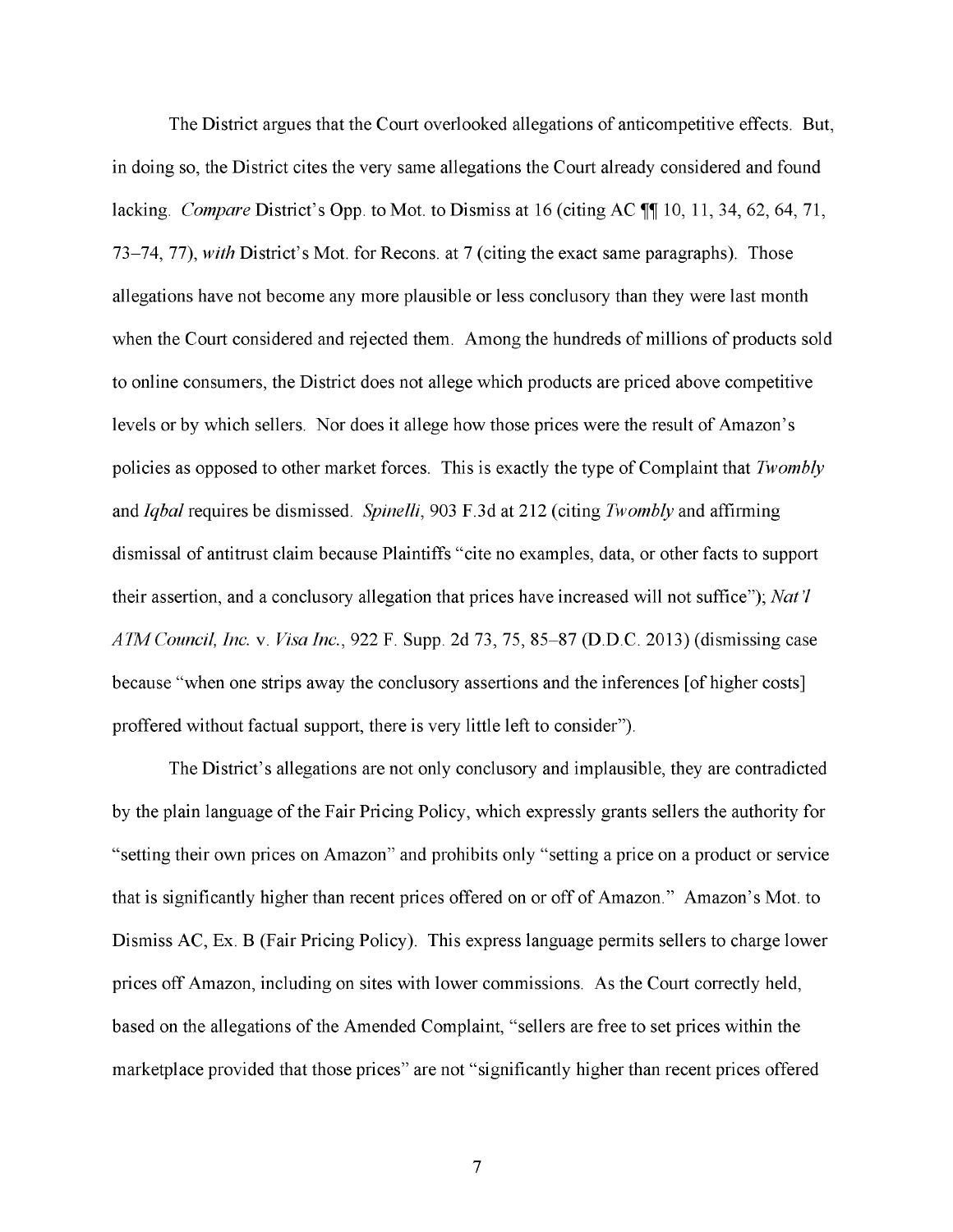on or off Amazon." Tr. 27:4-8. "[N]othing in [the Fair Pricing Policy] refers to a floor." Tr. 27:9-12.

Moreover, the District does not plausibly allege that either the Fair Pricing Policy or the former parity provision compel third-party sellers to raise prices or confer on those sellers the market power to do so. The District's proposed Second Amended Complaint shows that thirdparty sellers could comply with the Fair Pricing Policy and the former parity provision by dropping prices on Amazon to match the prices offered through their own websites or other channels. Proposed Second Am. Compl. ("Proposed SAC") ¶ 37. Again, nothing in the Amazon policies as alleged refers to a price floor. To the extent any third-party sellers *do* raise their prices on sales channels other than Amazon, that result is not required by Amazon's policies and can be explained by each individual seller acting independently to maximize its profits both on and off Amazon.

The District also fails to allege any facts that show Amazon's policies have the anticompetitive effect of excluding competition, citing only a law review article that discusses so-called "platform MFNs" generally and without analyzing the impact of Amazon's policies on third-party sellers in the United States. AC ¶ 72. Consistent with its other conclusory allegations of anticompetitive effects, the District fails to identify any actual or potential competitors that have been excluded by the policies at issue here. To the contrary, as the Court noted in its oral ruling, the District concedes that Amazon's competitors are able to compete by offering third-party sellers more attractive terms and conditions, and third-party sellers are free to sell through those rivals' retail outlets. Tr. at 41: 13-17. The speculative predictions or theoretical conclusions in a law review article are not a substitute for plausibly alleging *facts* that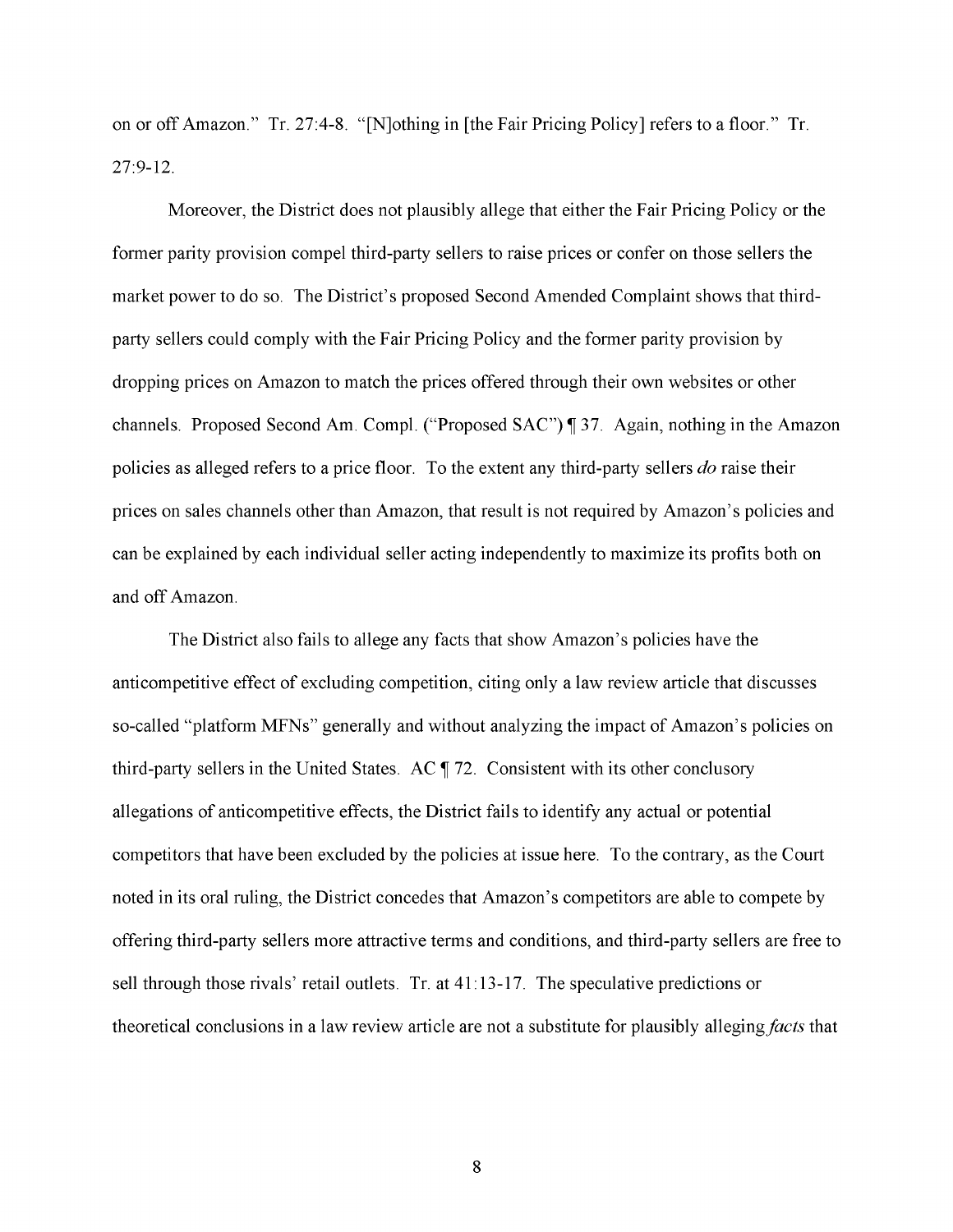show anticompetitive effects with regard to the products and sellers at issue. *Iqbal,* 556 U.S. at 678.

The District's claims about Amazon's margin agreements fare no better. The District asserts that wholesale suppliers ask major retailers, like Walmart, to increase their prices to avoid triggering the suppliers' obligations to Amazon under the margin agreements. But nowhere in the Amended Complaint does the District identify any such suppliers or explain how any individual supplier has sufficient market power to impose not just higher, but supra-competitive prices on any retailer, let alone Amazon's major retail rivals, such as Walmart, which had over twice as much revenue as Amazon earns from the sale of products last year.<sup>4</sup> Nor does the Amended Complaint address how Walmart and other retailers then have market power to impose the supposed supra-competitive prices on consumers. *Gross* v. *Wright,* 185 F. Supp. 3d 39, 53- 54 (D.D.C. 2016) (with no allegation of market power, defendants' alleged "conduct could not possibly (let alone plausibly) cause" price increases).

### **B. The Court Correctly Applied** *Twombly* **and** *Iqbal.*

The District did not allege sufficient "factual content to nudge [their claim] across the line from conceivable to plausible." *Potomac Dev. Corp.* v. *District of Columbia,* 28 A.3d 531, 550 (D.C. 2011) (quoting *Iqbal,* 556 U.S. at 683). Applying *Twombly,* the Court therefore concluded that the District had failed to meet this requirement. The Court went on to add that the Amended Complaint alleged only facts that could "be explained by, lawful, ... unchoreographed free-market behavior." Tr. 36: 14-19 (quoting *Iqbal,* 556 U.S. at 680). The District argues that the Court "appeared to engage in an analysis of whether the allegations were implausible because they could be explained by 'parallel conduct,"' based on its quotation of this

*Compare* Walmart FY2022 Form 10-K at 53 (reporting \$555 billion in net sales revenue in 2021), *with* Amazon FY2021 Form 10-K at 37 (reporting \$241 billion in net product sales in 2021).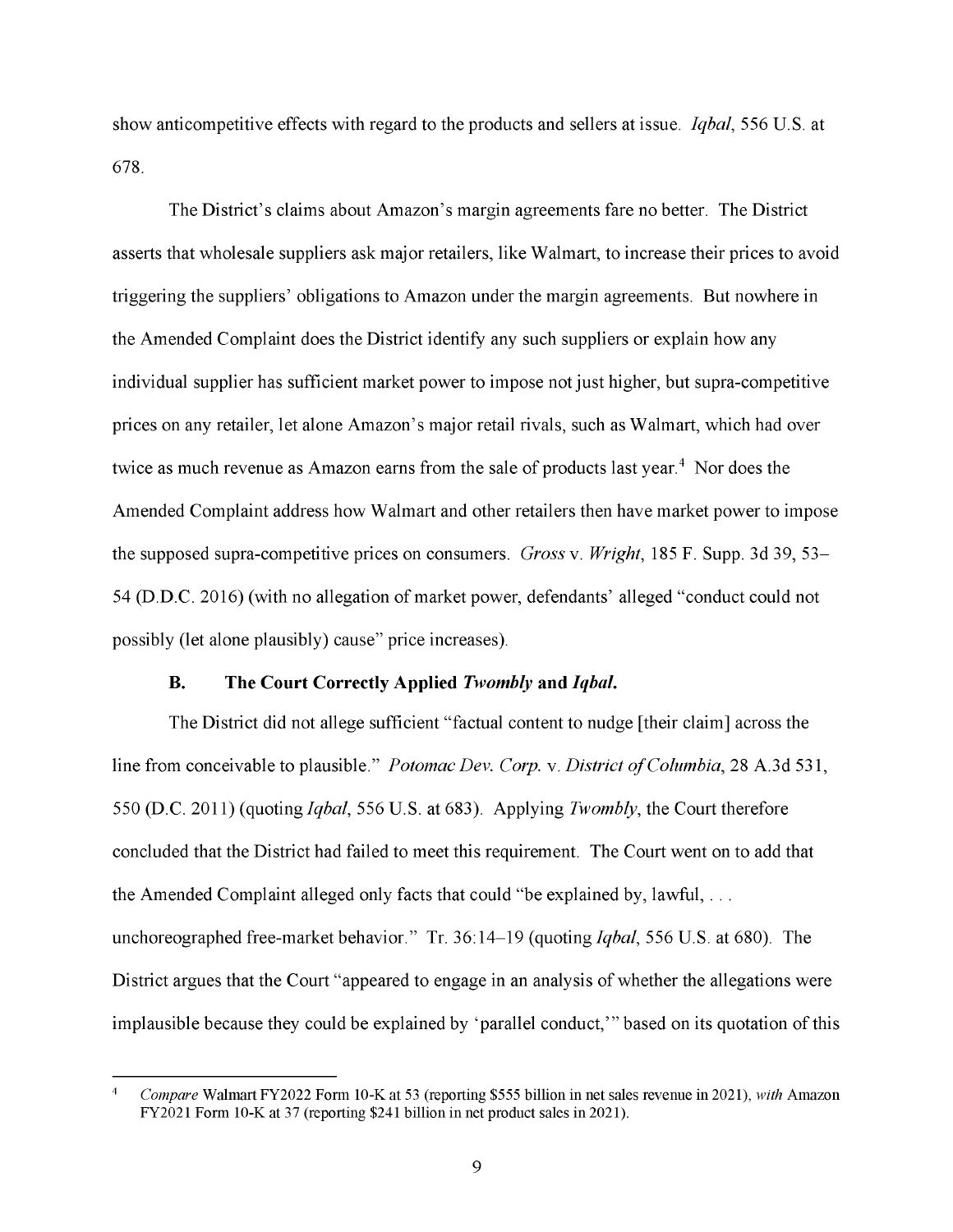language from *Twombly.* District's Mot. for Recons. at 18. The United States has now also filed a statement arguing that the question of "parallel conduct" bears only on whether a plaintiff has pleaded the existence of an agreement. Statement of Interest of the United States in Support of Pl.'s Mot. for Recons. at 5–7. Those arguments are both wrong and beside the point. The United States urges reconsideration but not a different result. Specifically, the United States does not argue that the District pleaded facts plausibly showing an anticompetitive effect, and this Court-having carefully reviewed the allegations of the Amended Complaint-correctly held it did not. That on its own was a proper basis for dismissal. At the hearing, the District tried to limit the Supreme Court decisions in *Twombly* and *Iqbal,* asserting that the issue in *Twombly* was whether there was an agreement, and that is not an issue here. Tr. 30:17-19; 33: 13-35:8. The Court correctly rejected such arguments, explaining that the fact that there may be an agreement "is not dispositive." Tr. 36:15. Again the United States does not take issue with that holding, nor could it. *Twombly* requires "that a plaintiff must allege facts that plausibly suggest the existence of all the elements of his claim." *Ogden* v. *Little Caesar Enters. Inc.,* 393 F. Supp. 3d 622, 639 (E.D. Mich. 2019) (citing *Twombly,* 550 U.S. at 547); *see also Iqbal,* 556 U.S. at 684 ("Our decision in *Twombly* expounded the pleading standard for 'all civil actions<sup>[1]</sup>. <sup>5</sup> Thus, even where there is no dispute as to the existence of an agreement, a plaintiff must still allege facts from which the Court plausibly could infer that any such agreement caused any anticompetitive effects. *See Ogden,* 393 F. Supp. at 640 (dismissing antitrust claim for failure to plead anticompetitive effects and pointing to same language from

D.C. courts routinely apply the *Twombly* pleading standard. *See, e.g. Bereston* v. *UHS cf Del., Jnc.,* 180 A.3d 95, 99--100 (D.C. 2018) (affirming dismissal of wrongful termination and retaliatory harassment claims for failure to satisfy *Twombly* pleading standard); *Potomac Dev. Corp.*, 28 A.3d at 543-45 (affirming dismissal of § 1983 claim for failure to satis1} *Twombly* pleading standard); *Sundberg* v. *TTR Realty, LLC,* 109 A.3d l 123, 1128-29 (D.C. 2015) (affirming dismissal of Consumer Protection Act claim for failure to satisfy *Twombly*  pleading standard).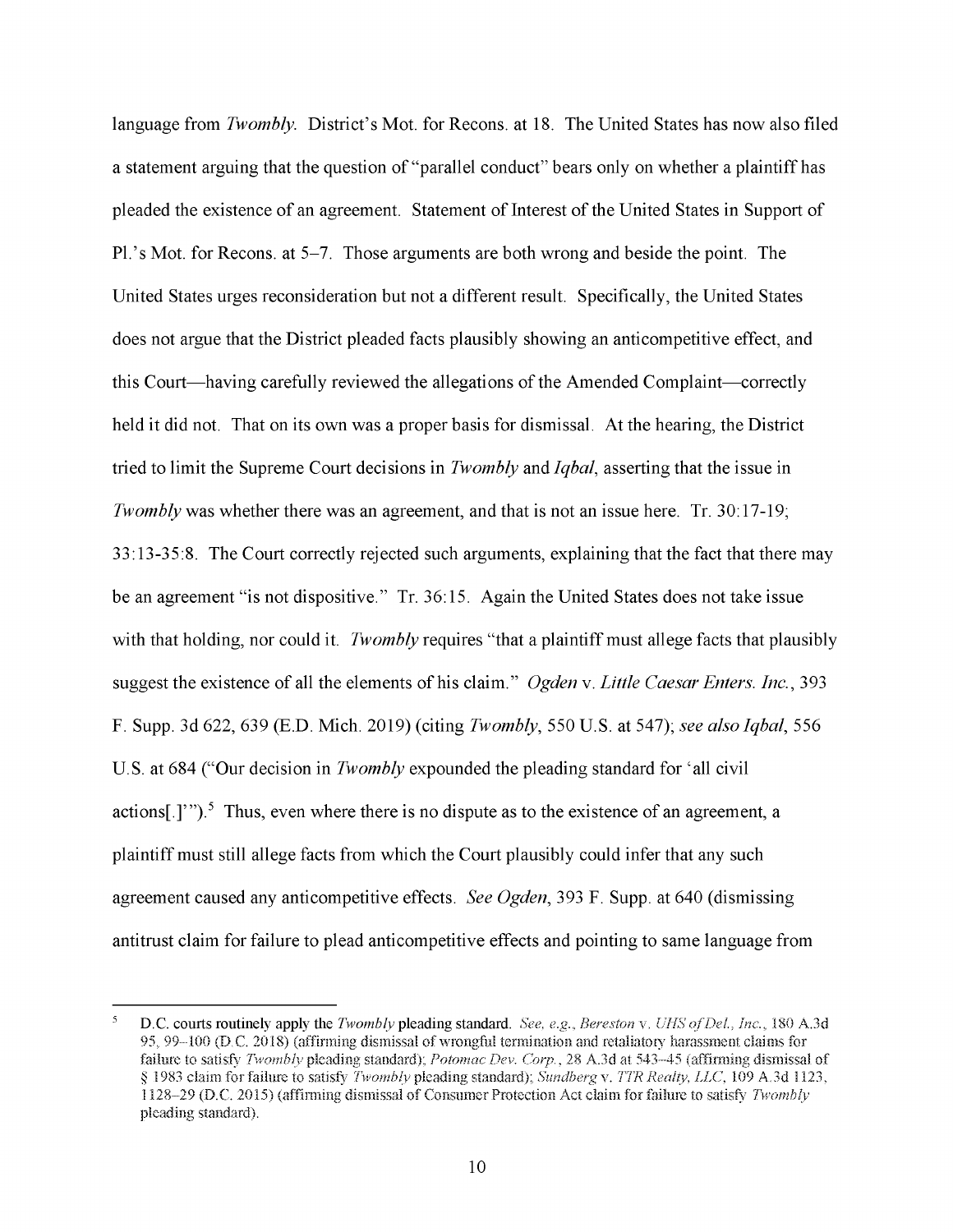*Twombly* regarding "lawful, unchoreographed free-market behavior"). The Court correctly concluded that the District failed to plausibly allege that required element of its claim, and therefore failed to plead an antitrust violation.

Other courts have likewise rejected the incorrect reading of *Twombly* that the District propounds, confirming that this Court's decision is not an outlier. Instead, the Court's dismissal of the Amended Complaint reflects what is required under *Iqbal* and *Twombly:* "Conclusory 'allegations that an agreement has the effect ofreducing consumers' choices or increasing prices to consumers do[ ] not sufficiently allege an injury to competition. Both effects are fully consistent with a free, competitive market." *Prime Healthcare Servs., Inc.* v. *Serv. Emps. Intern. Union,* 642 Fed. App'x 665, 666-67 (9th Cir. 2016) (quoting *Brantley* v. *NBC Universal, Inc.,*  675 F.3d 1192, 1202 (9th Cir. 2012)) (affirming dismissal of antitrust claim because it does "does not sufficiently plead facts showing that the Defendants harmed competition"); *see also Brantley,* 675 F.3d at 1202 (affirming dismissal where "allegations do not, without more, allege an injury to competition 'that is plausible on its face"' (quoting *Twombly,* 550 U.S. at 570)); *Spinelli,* 903 F.3d at 212 (citing *Twombly* and dismissing antitrust claim where "allegations of anticompetitive effect here are insufficient"); *Jacobs* v. *Tempur-Pedic Int'l, Inc.,* 626 F.3d 1327, 1339-40 (11th Cir. 2010) (same); *McCormick,* 275 F. Supp. 3d at 225 (applying *Twombly* and holding allegations of anticompetitive effects were implausible); *Castro* v. *Sanofi Pasteur Inc.,*  2012 WL 12516573, at \*7-8 (D.N.J. Dec. 20, 2012) (granting motion to dismiss for failure to allege anticompetitive effects where "specific facts" were not alleged to draw a "plausible inference" that manufacturers exited market due to the alleged unlawful agreement, and there were "a number of reasons why certain vaccine manufacturers may be unable to compete").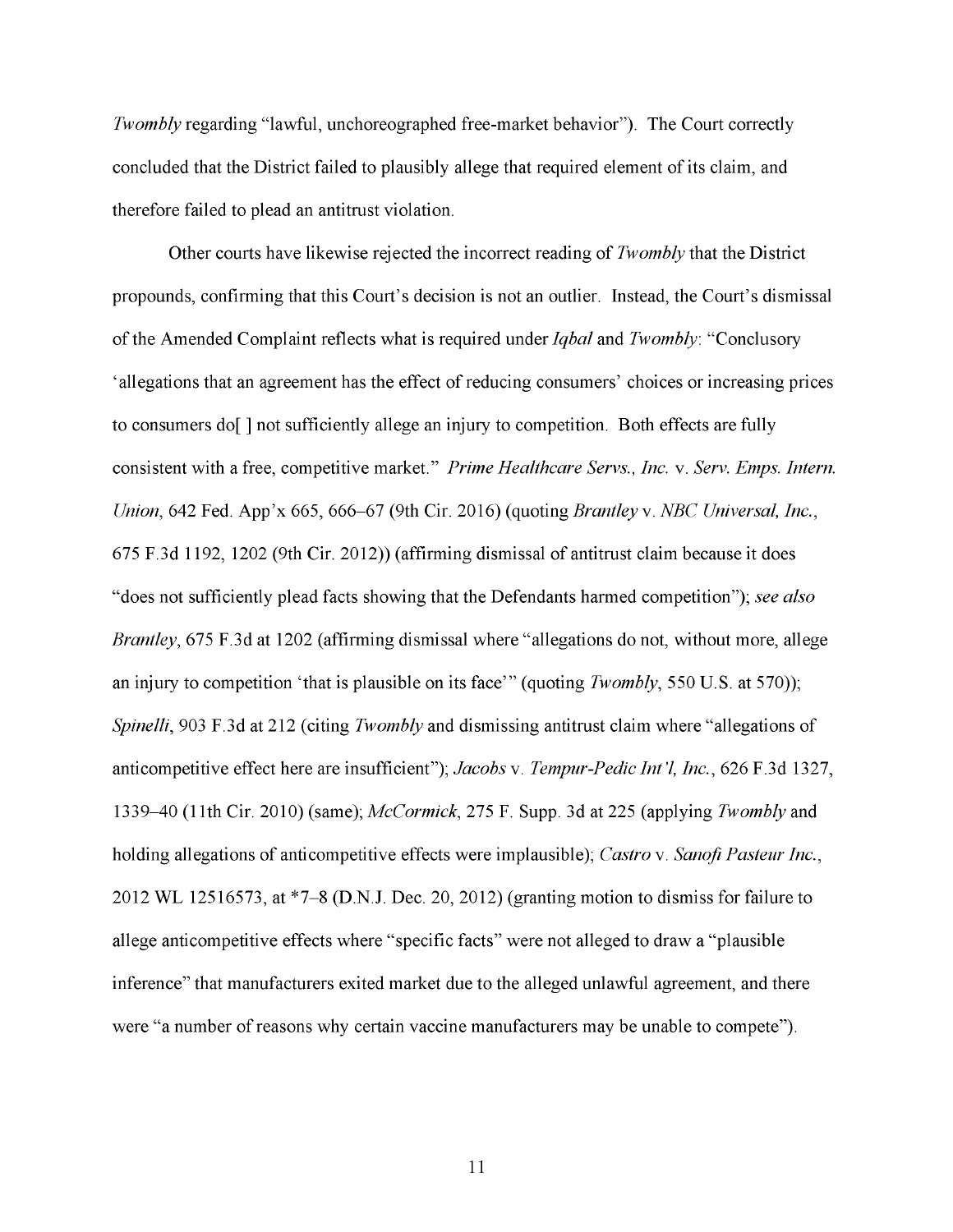### **C. The Cases Cited by the District Support Dismissal.**

The District cites cases in which courts have upheld allegations of anticompetitive effects, applying the pleading standards in *Iqbal* and *Twombly.* District's Mot. for Recons. at 11-13. But the differences between the factual allegations in those cases and this case only further confirm that the Court was correct to dismiss the District's antitrust claims.

In *United States* v. *Charlotte-Mecklenburg Hospital Authority,* the court held that conclusory allegations that conduct would "lessen competition," and "likely reduce the prices paid," were, by themselves, "threadbare recitals and conclusory statements barred by *Twombly*  and *Iqbal."* 248 F. Supp. 3d 720, 729 (W.D.N.C. 2017). Those "threadbare recitals and conclusory statements" are all the District offers here. The allegations that the *Charlotte-Mecklenburg* court *did* credit, on the other hand, pleaded facts sufficient to identify the competitive impact of the defendants' practices on a specific set of customers for the purchase of a specific product in a narrow geographic area. *Id*. Here, the District alleges no similar facts, but rather asserts, without specific examples or other factual content, that Amazon's policies impact the prices of a virtually unlimited range of products sold online by millions of sellers across the entire country.

The District also cites *Thompson* v. *1-800 Contacts, Inc.,* 2018 WL 2271024 **(D.** Utah May 17, 2018), a case concerning restrictions on competitive advertising in online searches. As the court there explained, established case law, including Supreme Court decisions, supported that such advertising restrictions plausibly result in higher search costs and higher prices for consumers. *Id.* at \*4. There is no similar body of case law, much less controlling Supreme Court decisions, to suggest that the policies at issue here are anticompetitive. Further, unlike the plaintiffs in *Thompson,* the District does not plausibly explain how or why the Fair Pricing Policy or the former parity provision prohibits sellers from reducing prices on or off Amazon.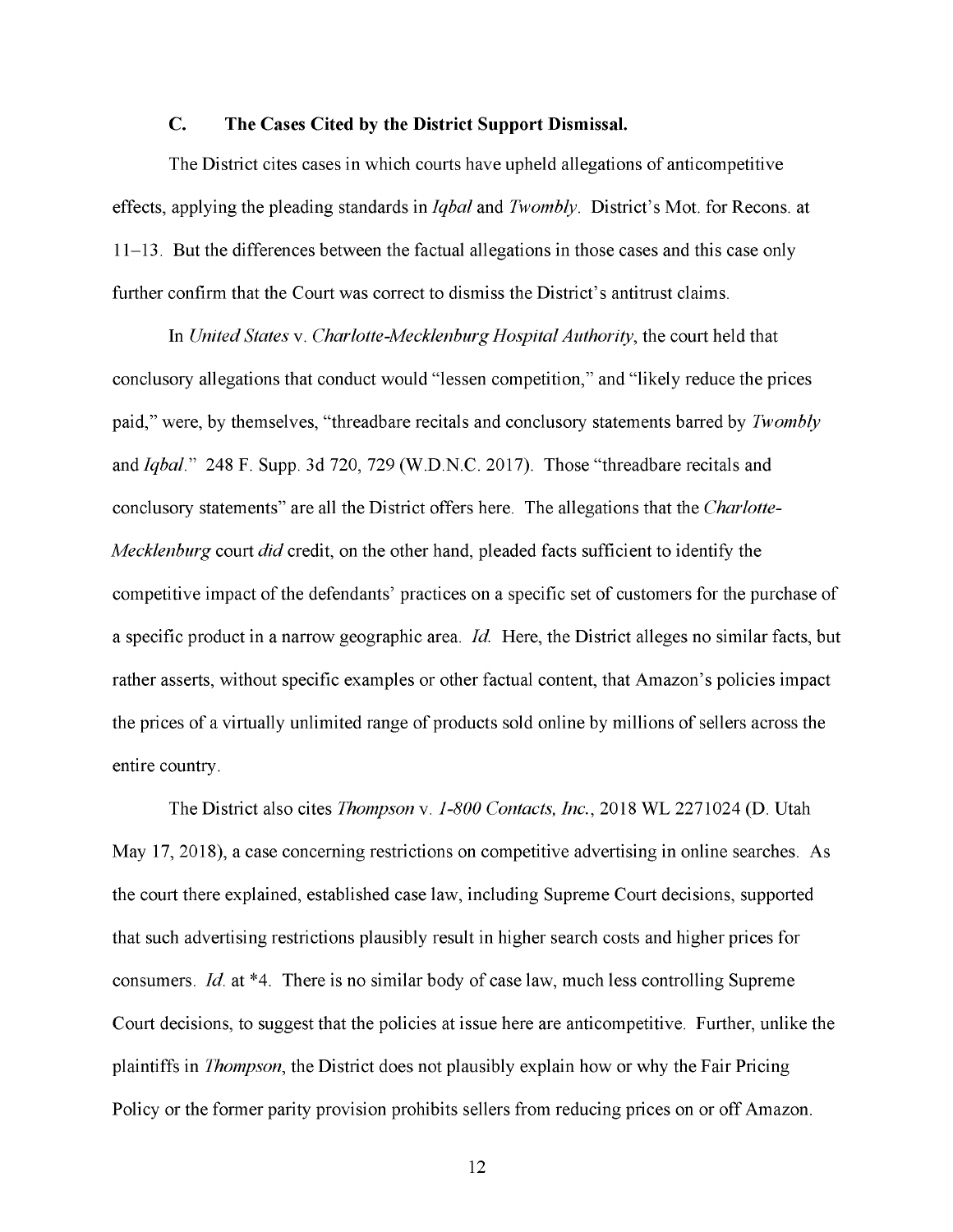The District cites *Emulex Corp.* v. *Broadcom Corp.,* 2010 WL 11595718 (C.D. Cal. June 7, 2010), for the proposition that plaintiffs with "far less fulsome" allegations of anticompetitive effects have survived motions to dismiss. District's Mot. for Recons. at 12-13. The primary issue in *Emulex* was whether statements by Broadcom concerning its potential new competitor Emulex were sufficiently disparaging to overcome a legal presumption that the statements had only a *de minimis* effect on competition. *Emulex,* 2010 WL 11595718, at \*2-3. Applying a multi-factor test for evaluating statements by a competitor, the court concluded that plaintiff's factual allegations about some of the statements overcame the presumption. *Id* at \*8. Broadcom argued that Emulex' s antitrust claim also failed because Emulex alleged only injury to itself, as opposed to competition. *Id.* But, because Emulex alleged facts showing that its own entry as a market participant was delayed as a result of Broadcom's disparagement, the Court concluded that Emulex had sufficiently alleged competitive injury in a relatively narrow market in which Emulex actually competed. *Id.* In this case, as this Court pointed out, the District concedes that Amazon faces competition from several sources, including large competing marketplaces such as Walmart and eBay and has not alleged any competitor was denied entry.

Finally, the decision in *Frame-Wilson* does not counsel in favor of reconsideration. The court in *Frame-Wilson* did not examine the language of the Fair Pricing Policy or the former parity provision in detail, and instead credited the plaintiffs' allegation that both policies *"require[}* sellers to add Amazon's fees to the cost of their products when they sell them on all external platforms."<sup>6</sup> Frame-Wilson v. Amazon.com, Inc., 2022 WL 741878, at \*11 (W.D. Wash. Mar. 11, 2022) (emphasis added). The District does not argue for reconsideration on the ground that Amazon's policies require sellers to add Amazon fees to sales off Amazon, and

**The plaintiffs in** *Frame-Wilson* **have not asserted a claim based on the margin agreements.**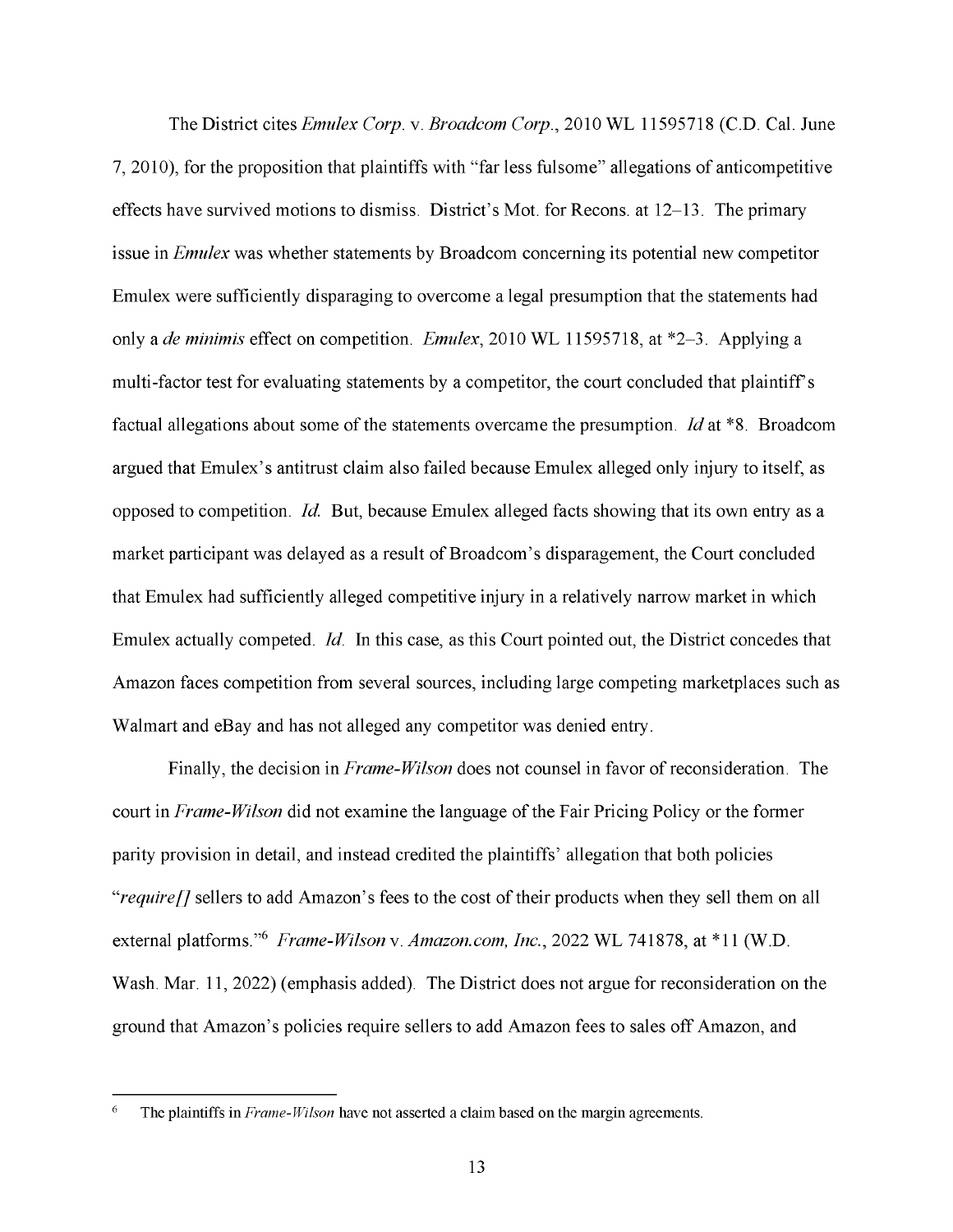rightly so: the plain language of the Fair Pricing Policy and former parity provision make clear that neither contains such a requirement. Amazon's Mot. to Dismiss AC, Ex. A at 14 (Parity Provision); Ex. B (Fair Pricing Policy).

### **D. The Court Did Not Engage in Improper Fact Finding.**

The District next argues the Court engaged in improper "fact finding," but that is also incorrect. The Court conducted a straightforward analysis under *Iqbal* and *Twombly* of the allegations of the Amended Complaint to determine whether there were plausible nonconclusory allegations of anticompetitive effect, and pointed out how the District's own allegations and admissions rendered its claims implausible. The District has acknowledged that there is no express language in the Fair Pricing Policy that refers to or establishes a "price floor," Tr. 27:9-10, arguing that a floor is "implied." Tr. 27:21-22. But, as the Court correctly concluded, the District's argument that a price floor may be implied is based on the asserted "conclusion that that's happening," with no supporting facts. Tr. 41:18-20. Because the ''price floor" allegations are contrary to the plain terms of the Fair Pricing Policy and otherwise unsupported by factual content in the Complaint, the Court was not required to accept as true the District's conclusory assertion that the Fair Pricing Policy compels an outcome that its terms do not require. *E.g., Rodriguez* v. *Lab. Corp. ofAm. Holdings,* 13 F. Supp. 3d 121, 133 (D.D.C. 2014) (claim failed to "satisfy the plausibility standard of *Twombly* and *Iqbal*" where plaintiff relied on a document that "expressly contradicts the conclusions he draws from if' and was "without any other factual allegations to support his claim"); *United States ex rel. Scott v. Pac. Architects & Eng'rs, Inc.,* 2020 WL 224504 at \*l, \*9 (D.D.C. Jan. 15, 2020) (allegations taken as true on motion to dismiss "only insofar as they do not contradict the documents upon which they necessarily rely").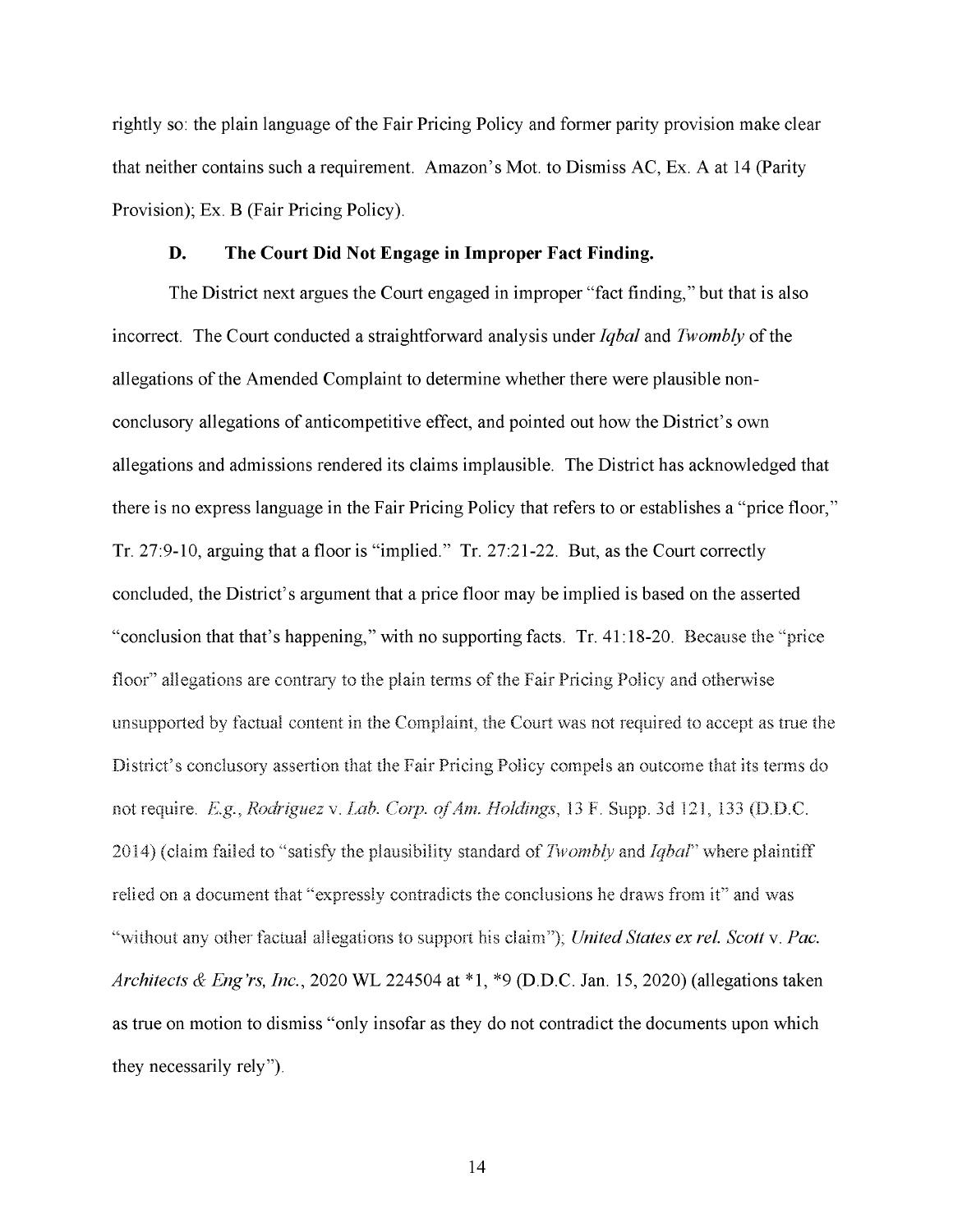The Court properly concluded the "price floor" allegations were not only unsupported, Tr. 41: 18-20, but were implausible in light of allegations about "other stores, website[s] and marketplaces that charge lower commission," creating other avenues for the sale of products to consumers. Tr. 41:9-17. This was not a finding of fact, it was a conclusion based on the allegations of the Amended Complaint itself regarding other stores, websites and marketplaces, including Walmart and eBay, available to sellers that are charging lower commissions than Amazon. E.g., AC  $\P$ [ 3, 23, 33.

#### **II. The District Is Not Entitled to Amend Its Complaint Again.**

The District's request for leave to file a Second Amended Complaint is procedurally improper because "the Court may only consider plaintiffs' motion for leave to amend if it first grants plaintiffs' motion for reconsideration." *W Wood Preservers Inst.* v. *McHugh,* 292 F.R.D. 145, 147 (D.D.C. 2013). Because the District has not satisfied the stringent standard for reconsideration, the Court "must also reject its entreaty to amend its Complaint." *People for the Ethical Treatment of Animals, Inc.* v. *US. Dep 't of Agric.,* 60 F. Supp. 3d 14, 21 (D.D.C. 2014); *see also Dun* v. *Transamerica Premier Life Ins. Co.,* 2020 WL 4001472, at \*6 (D.D.C. 2020) ("Because Plaintiffs do not prevail in their effort to vacate the judgment, their Motion to Amend is denied as moot."). <sup>7</sup>

Even if the District's request were procedurally proper, it would be futile to grant the District leave to amend because, even with its proposed amendments, the District's claims should not survive a motion to dismiss for failure to allege anticompetitive effects. E.g., *Jung* v. *Ass 'n of Am. Med Calls.,* 226 F.R.D. 7, 9 (D.D.C. 2005) ("An amendment is futile if it would

Amazon's motion to dismiss, which the Court granted, Tr. 41:23-24, expressly requested dismissal with prejudice. Amazon's Mot. to Dismiss AC at 19. Regardless, when a court does not state whether a dismissal under 12(b)(6) is with or without prejudice, it operates as a dismissal with prejudice. *Colvin v. Howard Univ.*, 257 A.3d 474, 485 (D.C. 2021).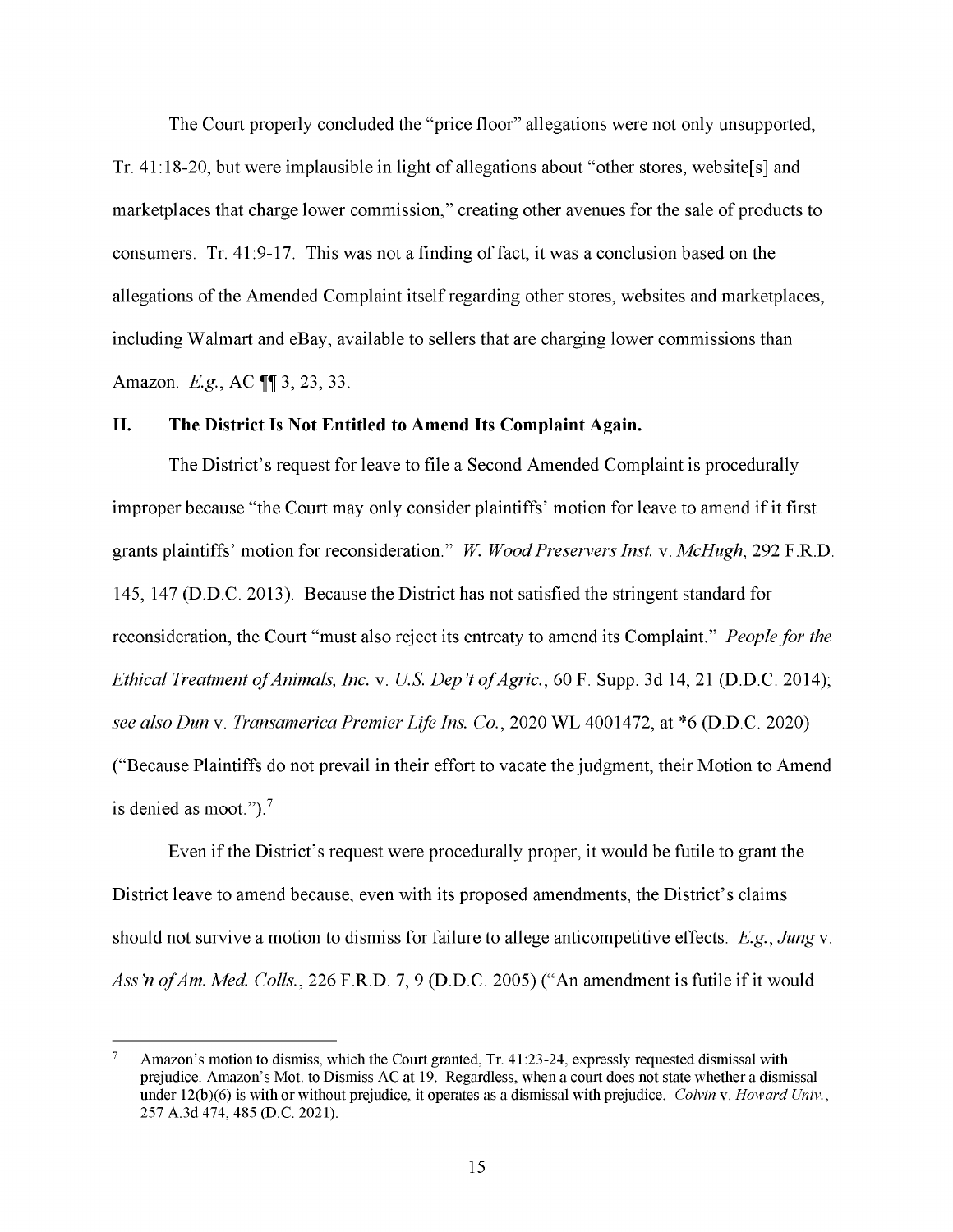not survive a motion to dismiss or for judgment on the pleadings."). For example, the proposed Second Amended Complaint focuses primarily on the allegation that an individual third-party seller, Molson Hart, claims he is "forced to charge higher prices" on the website for his company, Viahart. Proposed SAC ¶ 37. Supposedly, Hart must raise prices on Amazon in order to absorb Amazon's 15% commission and other fees charged for services such as search advertising, and in turn must raise prices on its own website in order to comply with the Fair Pricing Policy:

|                                             | Amazon   |          |
|---------------------------------------------|----------|----------|
| Price                                       | \$150.00 | \$113.20 |
| Commission (15%) /Payment Processing (2.9%) | \$22.50. | \$3.28   |
| <b>Search Advertising</b>                   | \$17.58  | SO 00    |
| <b>Cost of Product Sold</b>                 | 58.88.   | 58 88    |
| <b>Profit Per Unit Sold</b>                 | \$51.04  | \$51.04  |

### Proposed SAC ¶ 37.

This example makes no economic sense and only confirms why the District's claim about the supposed effects of Amazon's policies is implausible. The District wants to allege that Hart has no choice but to raise prices on his own website to \$150 to comply with Amazon's policies. But these figures that the District cites show that Hart could instead *lower* his price on Amazon to  $$113.20$  and—because the product's cost is  $$58.88$ —still make a profit of over  $$14$  per unit. Neither the former parity provision nor the Fair Pricing Policy would *require* Hart to raise prices on his own website, rather than lowering his prices on Amazon. To the extent Hart chooses to do so, that is his independent choice as a third-party seller—not the result of any agreement with Amazon. (And this example ignores value that Hart would receive in exchange for Amazon's fees, such as consumer trust earned by how Amazon operates its store and broader potential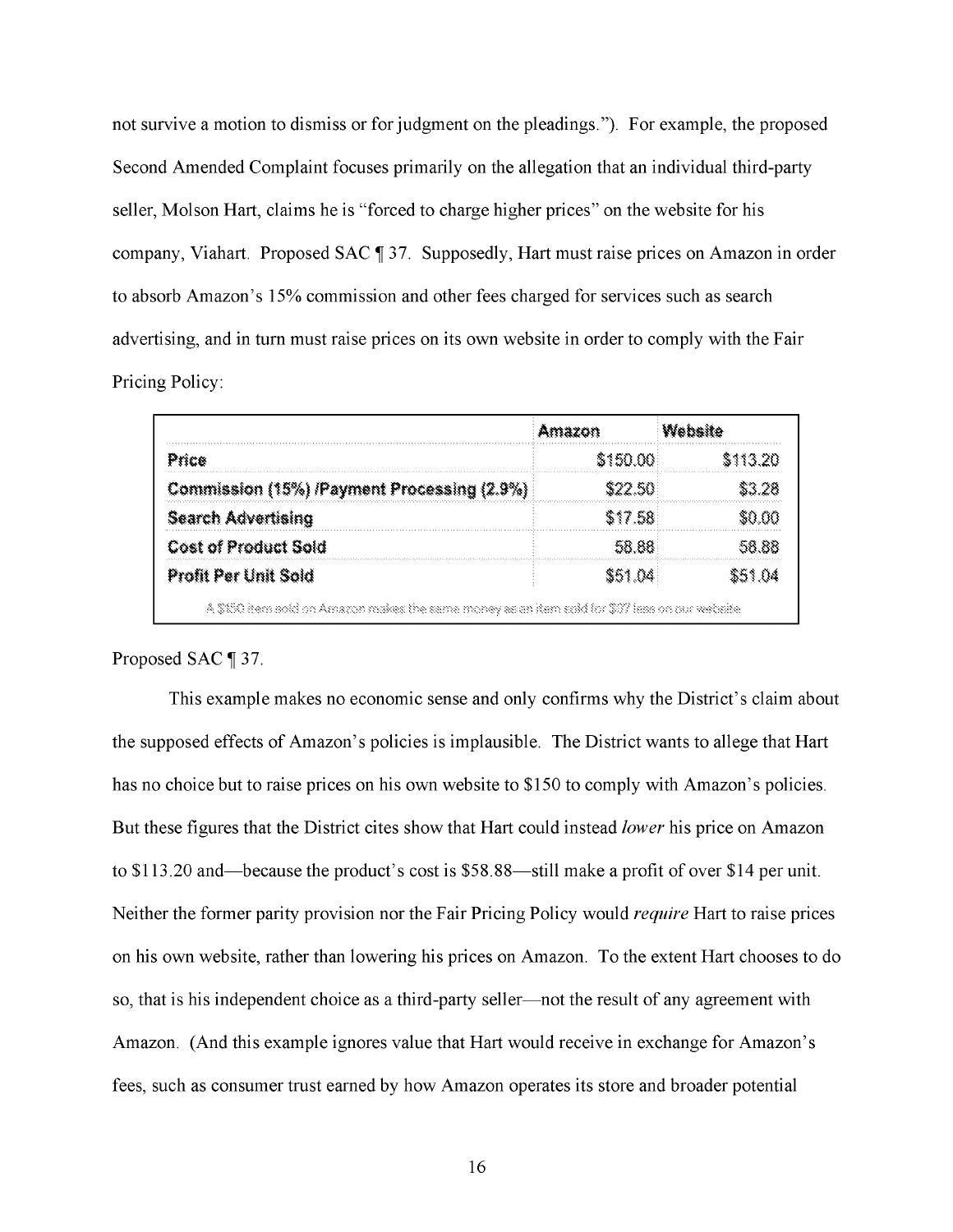exposure for his products, which could further increase his sales and profits on Amazon.) The figures that the District presents makes an "apples to oranges" comparison because they fail to take into account advertising costs that Hart must pay to promote products in his online store, or the benefits that Hart receives from Amazon's advertising and promotion of his products. Thus, these proposed allegations by the District only underscore that nothing in Amazon's policies forecloses sellers from price-cutting on Amazon or on competing, lower-cost sites. That pricecutting, like any other price-cutting, may reduce a seller's margins, but that is a byproduct of aggressive price competition which the antitrust laws encourage, not prohibit.<sup>8</sup>

The District also proposes to add allegations that some unidentified number of unidentified sellers have been punished for "pricing their products lower on competing platforms," Proposed SAC  $\parallel$  25, and that third-party sellers have gone to "great lengths" to not "run afoul of the MFNs." *Id.*  $\P$  26.  $\degree$  But these new allegations continue to suffer from "no" identification of who that is, or to what extent, or how it happened, or when it happened, or how it came to be about." Tr. 37:21-24. The allegations also disregard the plain terms of Amazon's policies and how they operate, and fail plausibly to allege an anticompetitive effect from the policies.

For its claims relating to Amazon's margin agreements with its suppliers, the District has added the allegation that a single, unidentified Amazon supplier reached out to Walmart and Target to request that they "increase the prices they are charging" to avoid Amazon lowering its prices and the supplier having to make any true-up payments to Amazon. Proposed SAC 143.

 $\bf 8$ The District has also not alleged any facts to suggest that this seller's overall margins would be lower if it cut prices, only its per unit margins; with increased volume, overall margins might well be higher from increased sales.

 $\overline{9}$ The District asserts that it has not identified these sellers by name because the sellers fear retaliation. This assertion is not only baseless, but the District could have addressed any concerns by filing a version of the Complaint under seal disclosing the sellers' identities and making disclosure to Amazon's counsel subject to a protective order.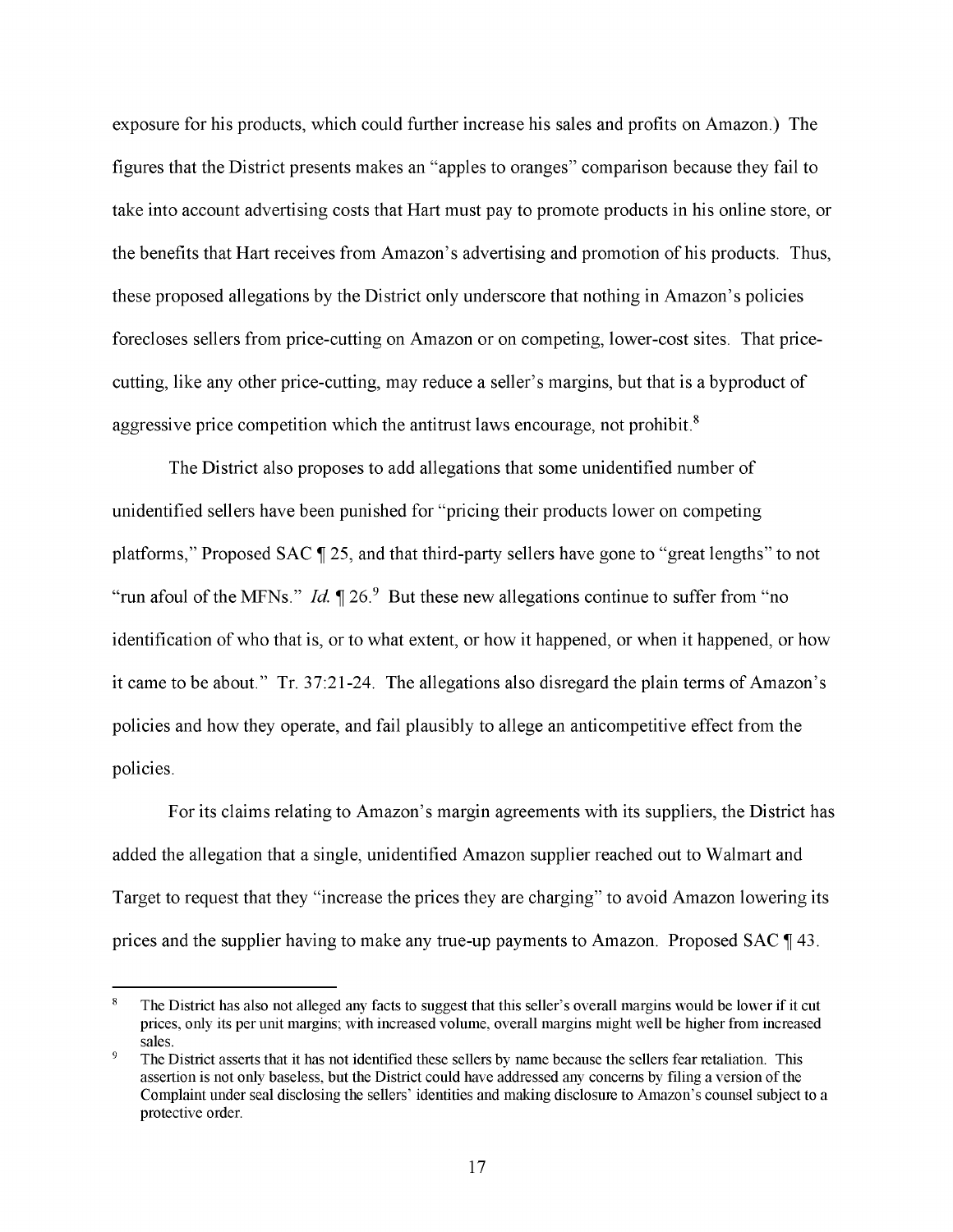This new allegation does nothing to allege anticompetitive effects. The District has not alleged that Amazon's suppliers have the market power necessary to cause other retailers such as Walmart and Target to raise their retail prices by any amount, much less above competitive levels. Likewise, the District does not allege that Walmart or Target have the power to or did raise their prices above competitive levels in response to this alleged request from an unidentified supplier for any specific consumer product, much less the hundreds of millions of products available to consumers.

Amazon's motion to dismiss identified a number of additional reasons supporting dismissal on which the Court did not rule that would also make amendment futile. In brief, all of the claims fail because the District has failed to allege any anticompetitive conduct. Amazon's Mot. to Dismiss AC at 8-14. All of the District's claims likewise fail because the District has failed to allege a plausible antitrust market, an essential element of each of its claims. *Id* at 14- 17. Instead, the District has alleged markets comprised of products that are not reasonably interchangeable substitutes, alleging a market that is both too broad because it includes a "virtually unlimited" number of products sold online, Proposed SAC  $\parallel$  48, and too narrow because it includes the identical products sold in physical stores but excludes all the physical stores where consumers buy these products from their market definition. To the extent the District is alleging in the alternative individual retail product markets, those markets are legally insufficient because they do not contain all reasonably interchangeable substitutes, and the District does not allege that Amazon has market power in any individual product market. Amazon's Mot. to Dismiss AC at  $14-17$ . The restraint of trade claims (Counts 1 and 2) also fail because the District has failed to allege concerted action between Amazon and its third-party sellers or suppliers. *Id.* at 19. None of the District's proposed new allegations cure any of these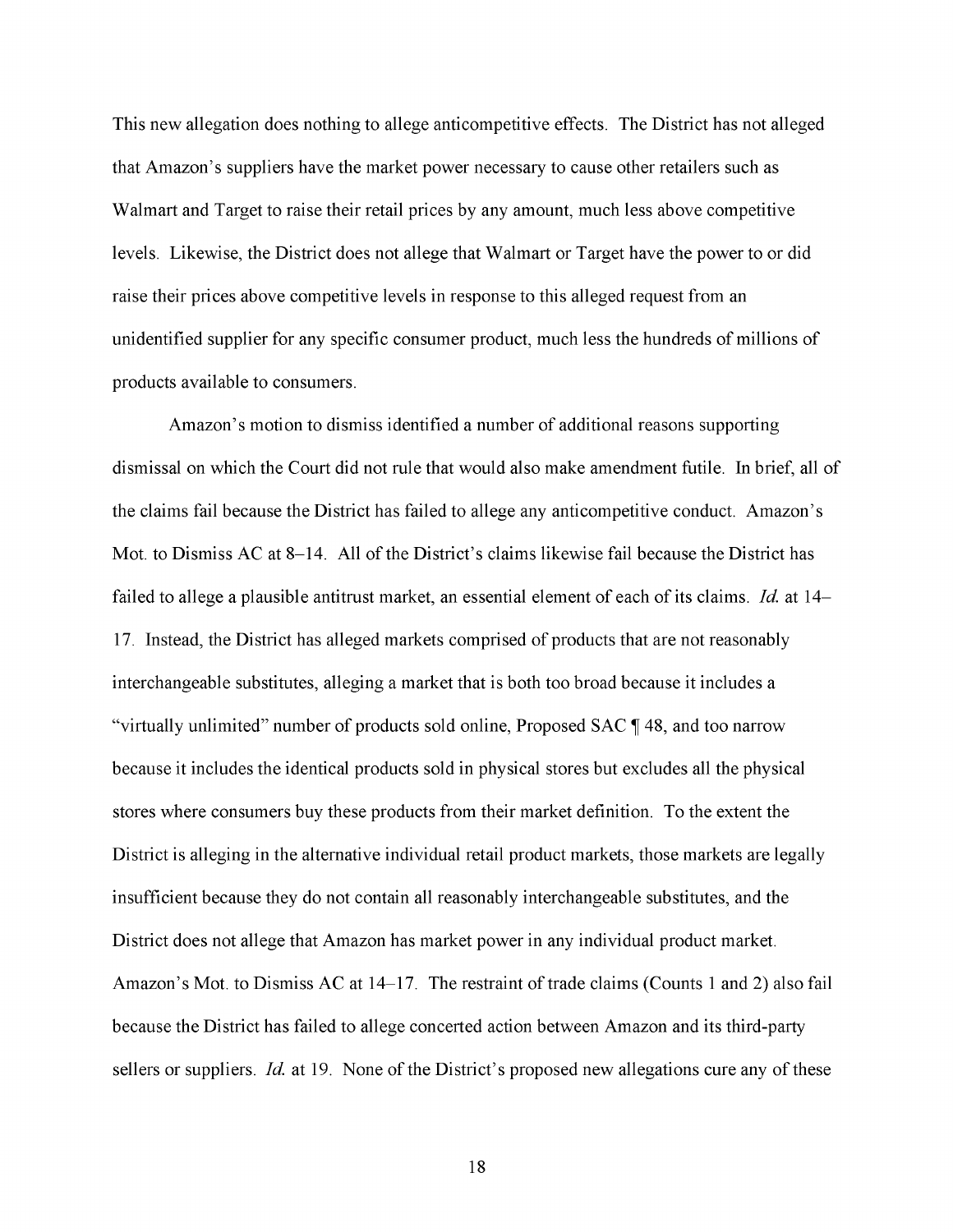fundamental pleading defects.

Leave to amend should therefore be denied.

### **CONCLUSION**

For the foregoing reasons, the District's motion should be denied.

Dated: April 28, 2022 Respectfully submitted,

PAUL, WEISS, RIFKIND, WHARTON & GARRISON, LLP

*Isl Karen L. Dunn* 

KarenL. Dunn (D.C. Bar No. 1002520) William A. Isaacson (D.C. Bar No. 414788) Amy J. Mauser (D.C. Bar No. 424065) Julia Tarver Mason Wood (D.C. Bar No. 988021) Martha L. Goodman (D.C. Bar No. 1017071) Paul D. Brachman (D.C. Bar No. 1048001) kdunn@paulweiss.com wisaacson@paulweiss.com amauser@paulweiss.com jwood@paulweiss.com mgoodman@paulweiss.com pbrachman@paulweiss.com

2001 **K** Street, NW Washington, **D.C.** 20006-1047 Tel: (202) 223-7371 Fax: (202) 379-4077

*Attorneys for Defendant Amazon.com, Inc.*